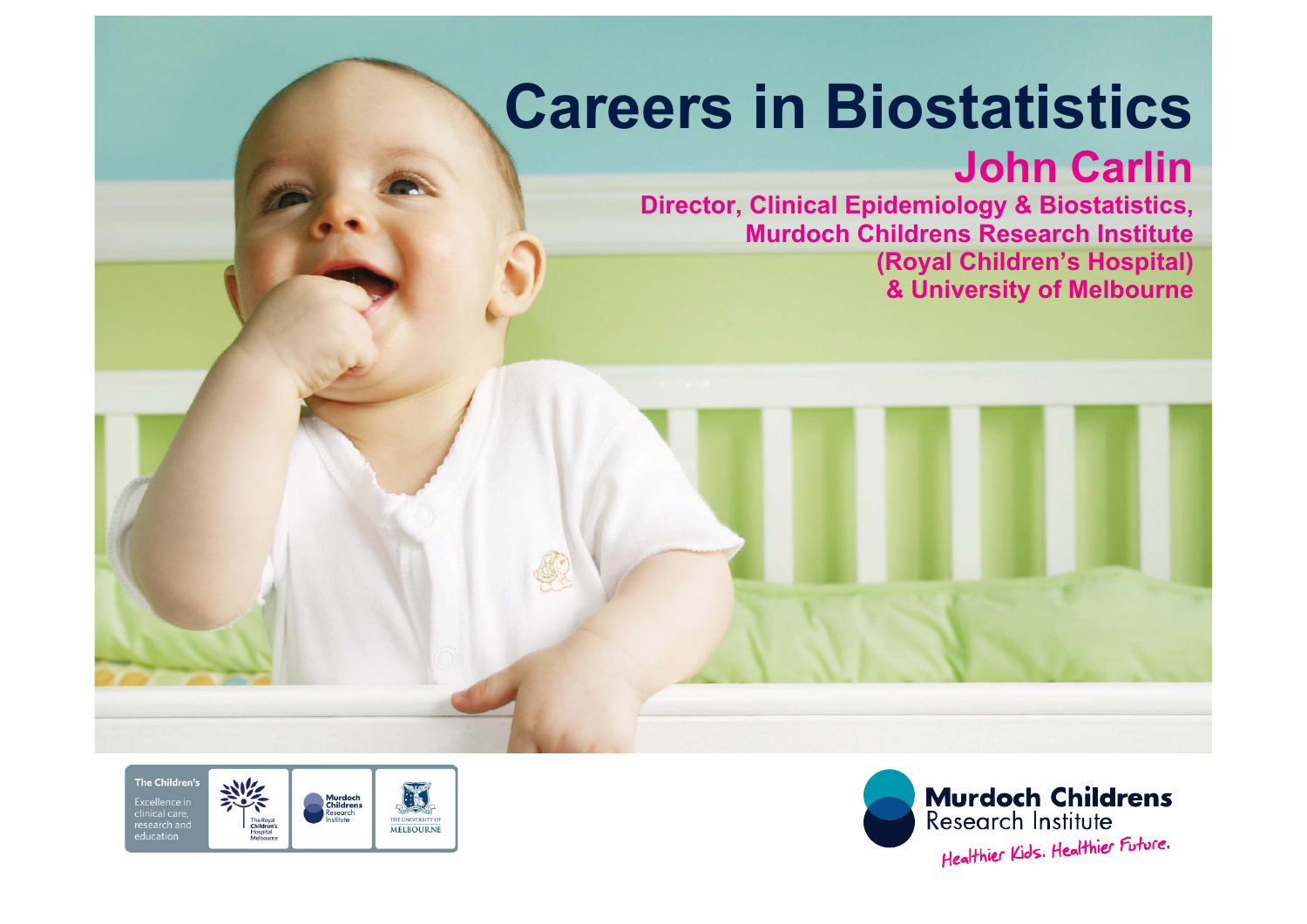### **My background**

- BSc (Hons), Mathematics & Statistics
- 2½ years work experience in CSIRO
- PhD (including Masters) in Statistics
- 1 year lecturing in Statistics
- 2 years lecturing & research in Biostatistics & Public Health
- 21 years research, teaching & training in:
	- $\bullet$ Biostatistics & epidemiology
	- •Child & adolescent health
	- $\bullet$ Clinical research
	- A little basic biology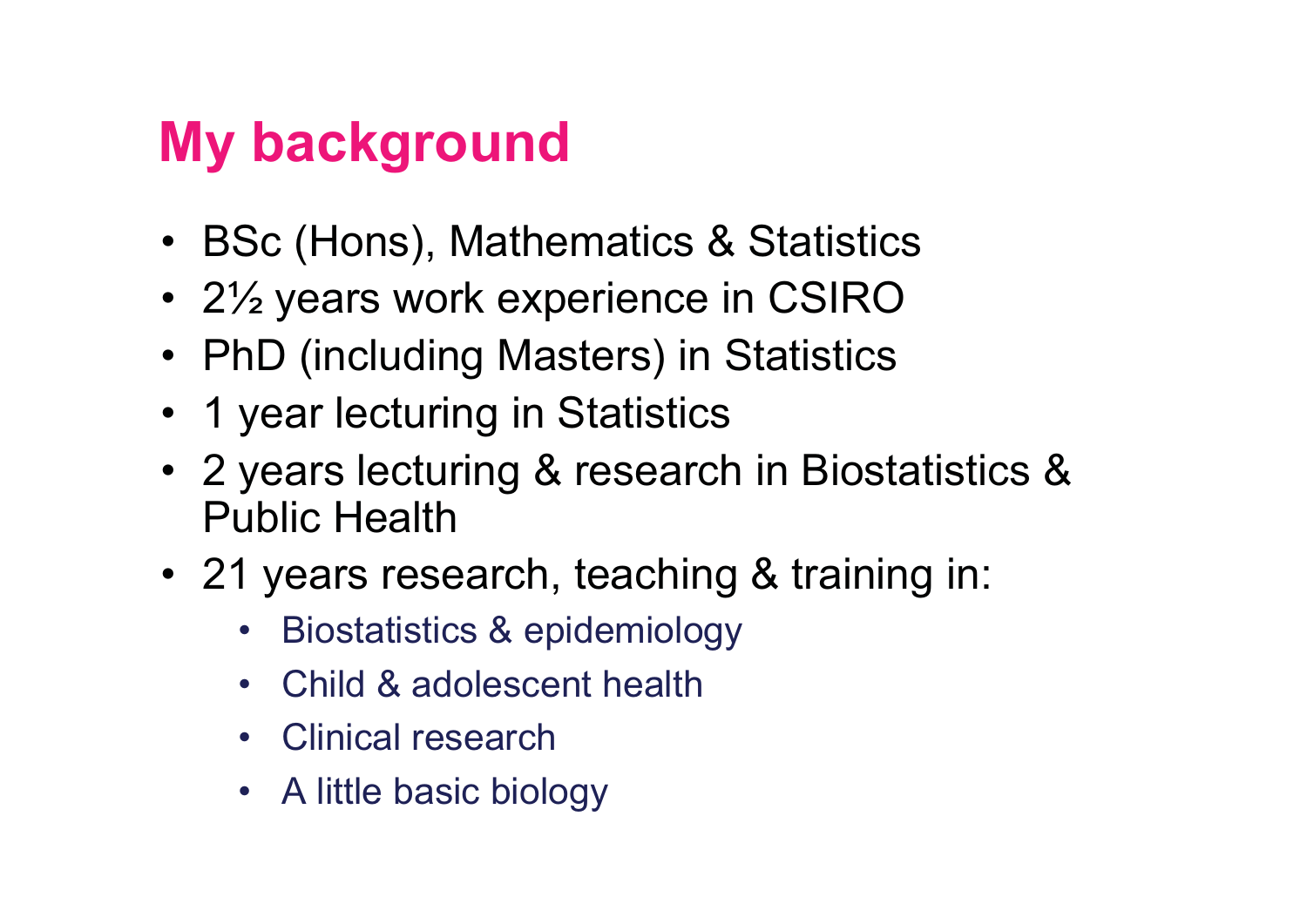### **Current positions**

- Director, Clinical Epidemiology & Biostatistics, Murdoch Children's Research Institute (Royal Children's Hospital)
	- Involved in numerous research projects (examples $\Leftrightarrow$ )
	- Manage group of statisticians and data management experts
	- Organise training programs
- Professorial Fellow, Centre for MEGA Epidemiology, Melbourne School of Population Health, University of Melbourne
	- Coordinate Master of Biostatistics program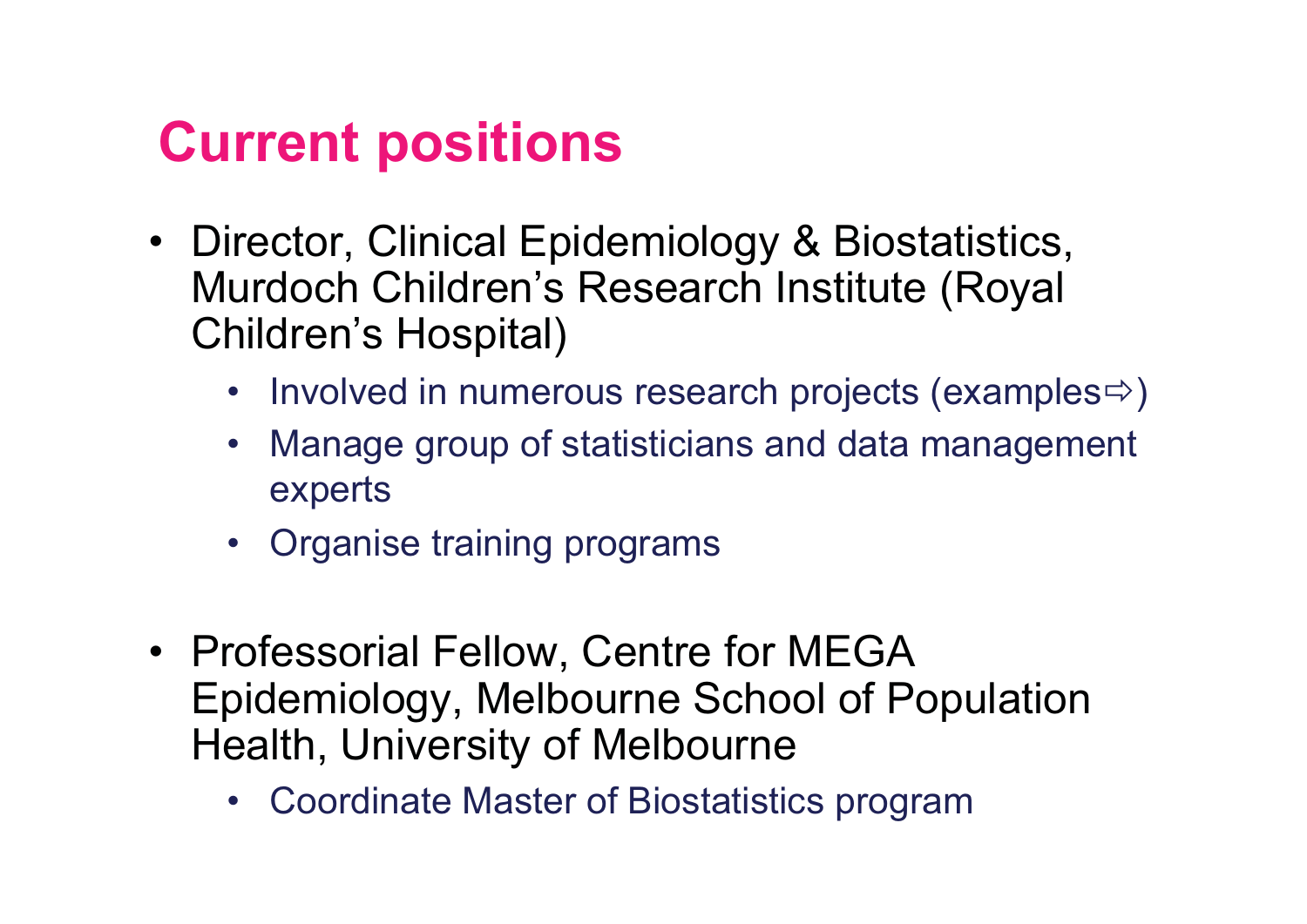### **General themes**

- Data, data everywhere...
- Technology both for producing data and for processing it
- ANALYSIS (making sense) of data is not the same as processing it
- Scientific approach required to make sense of data
- Rapid (and continuing) increase in demand for analysis over supply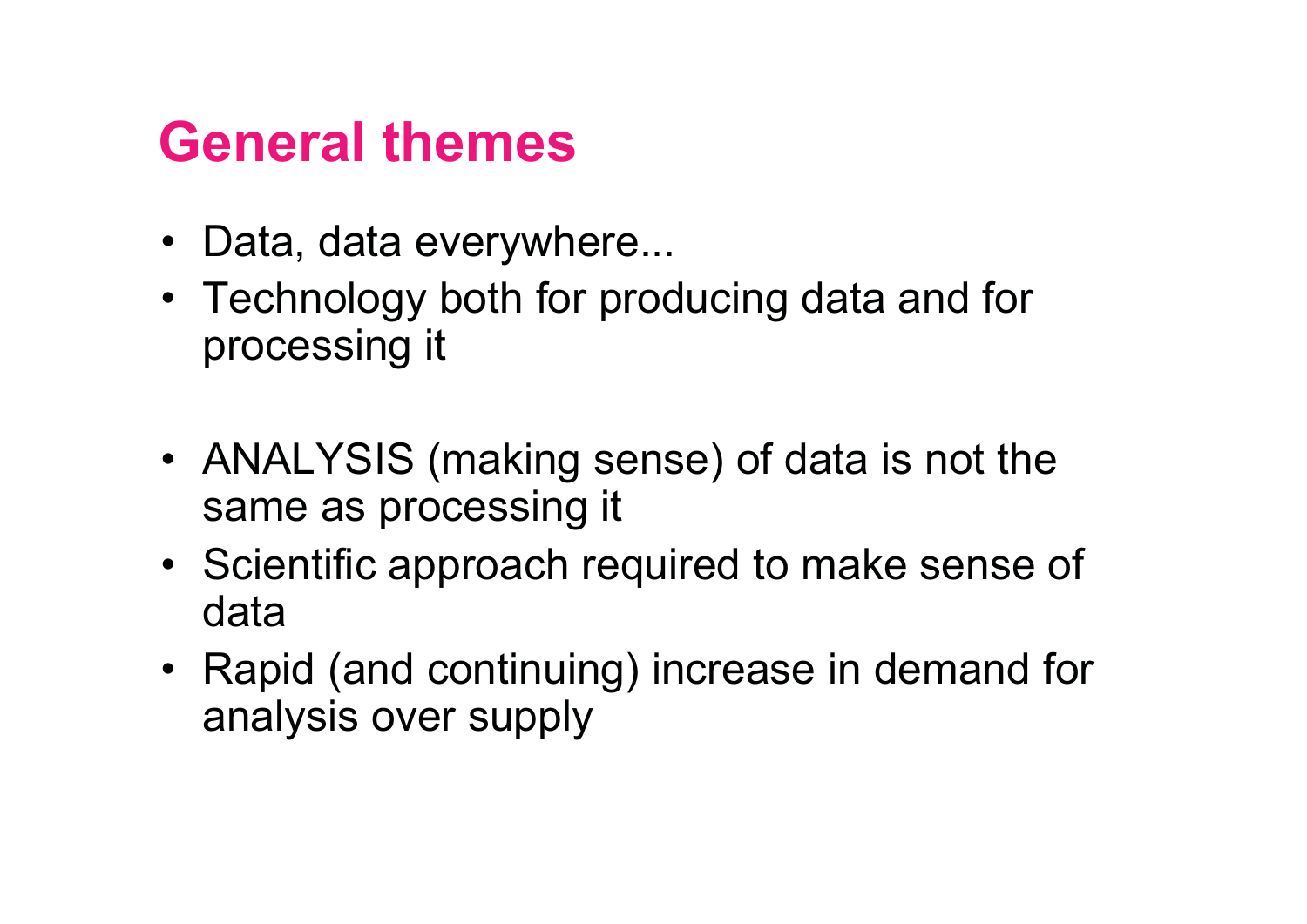*"Some people hate the very name of statistics, but I find them full of beauty and interest. Whenever they are not brutalised but handled by the higher methods, and are warily interpreted, their power of dealing with complicated phenomena is extraordinary. They are the only tools by which an opening can be cut through the formidable thicket of difficulties that bars the path of those who pursue the Science of man."*

Francis Galton, "Natural Inheritance" (1889)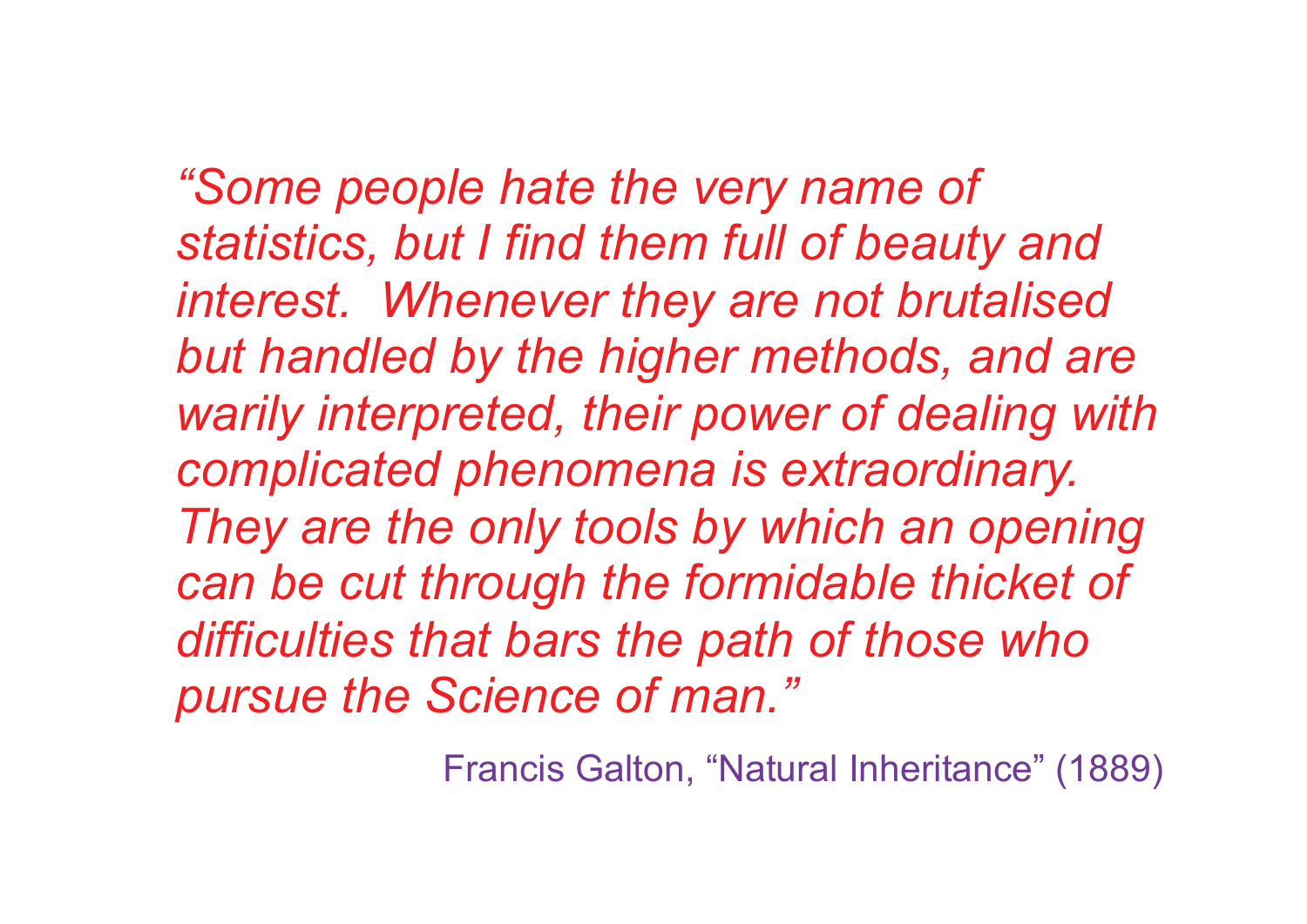### **Importance of statistical ideas**

- Provide the logical underpinning of scientific conclusions wherever comparisons are made, in the presence of variability in the subjects of study
- Important intellectual activity, NOT just analysis of data and presentation of results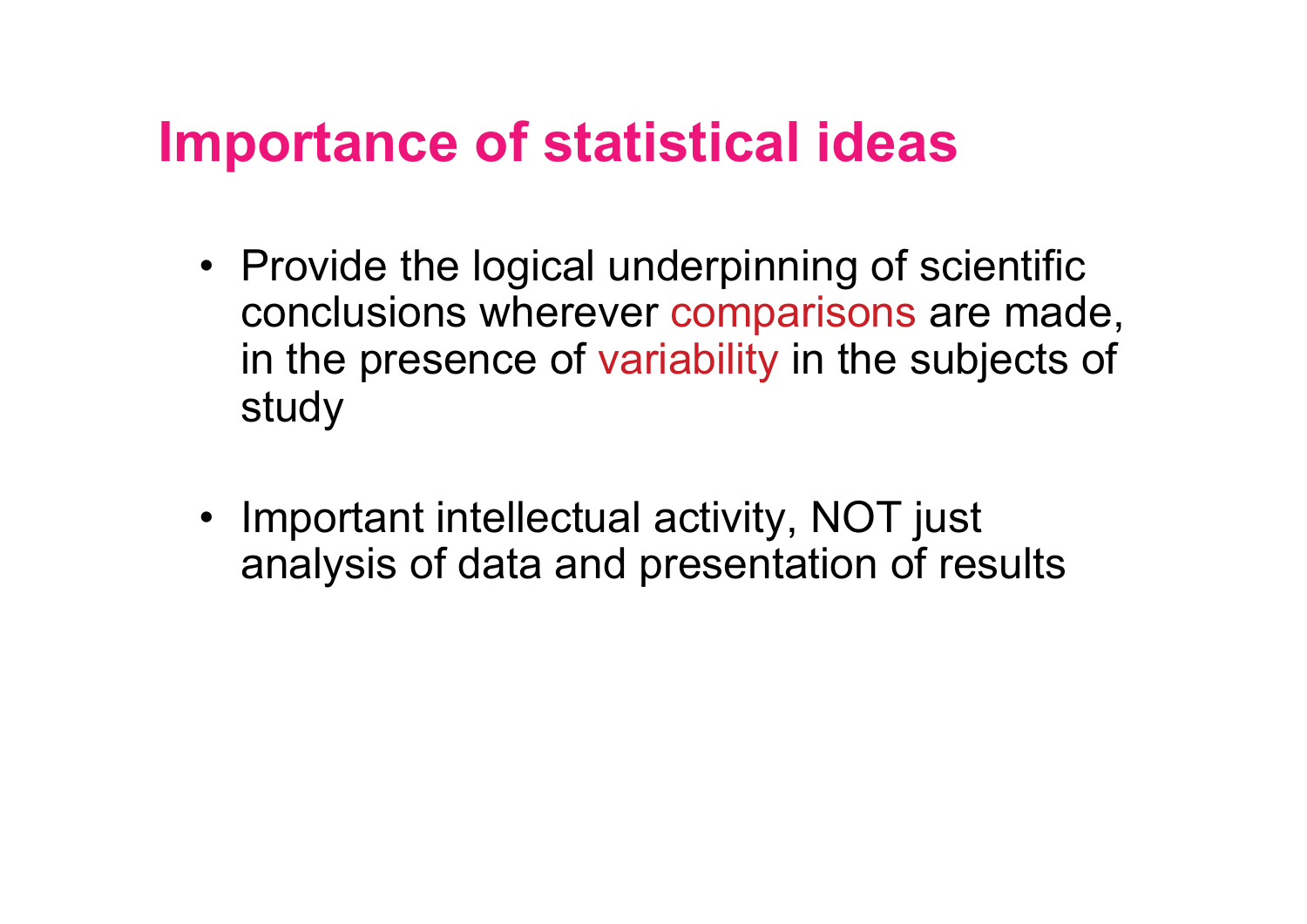## **Examples of projects**

- Clinical trials: does this treatment (or vaccine) work?
	- $\bullet$ Premature babies: e.g. CPAP vs intubation
	- $\bullet$ Cystic fibrosis: early detection of lung infections
	- •Rotavirus vaccination
- Epidemiological investigations
	- •Adolescent health: sex, drugs, alcohol...
	- •Barwon Infant Study: early life causes of allergy
	- $\bullet$ Longitudinal Study of Australian Children
	- $\bullet$ Potential side-effects of rotavirus vaccine
	- $\bullet$  Predicting severe illness in sick newborns in developing countries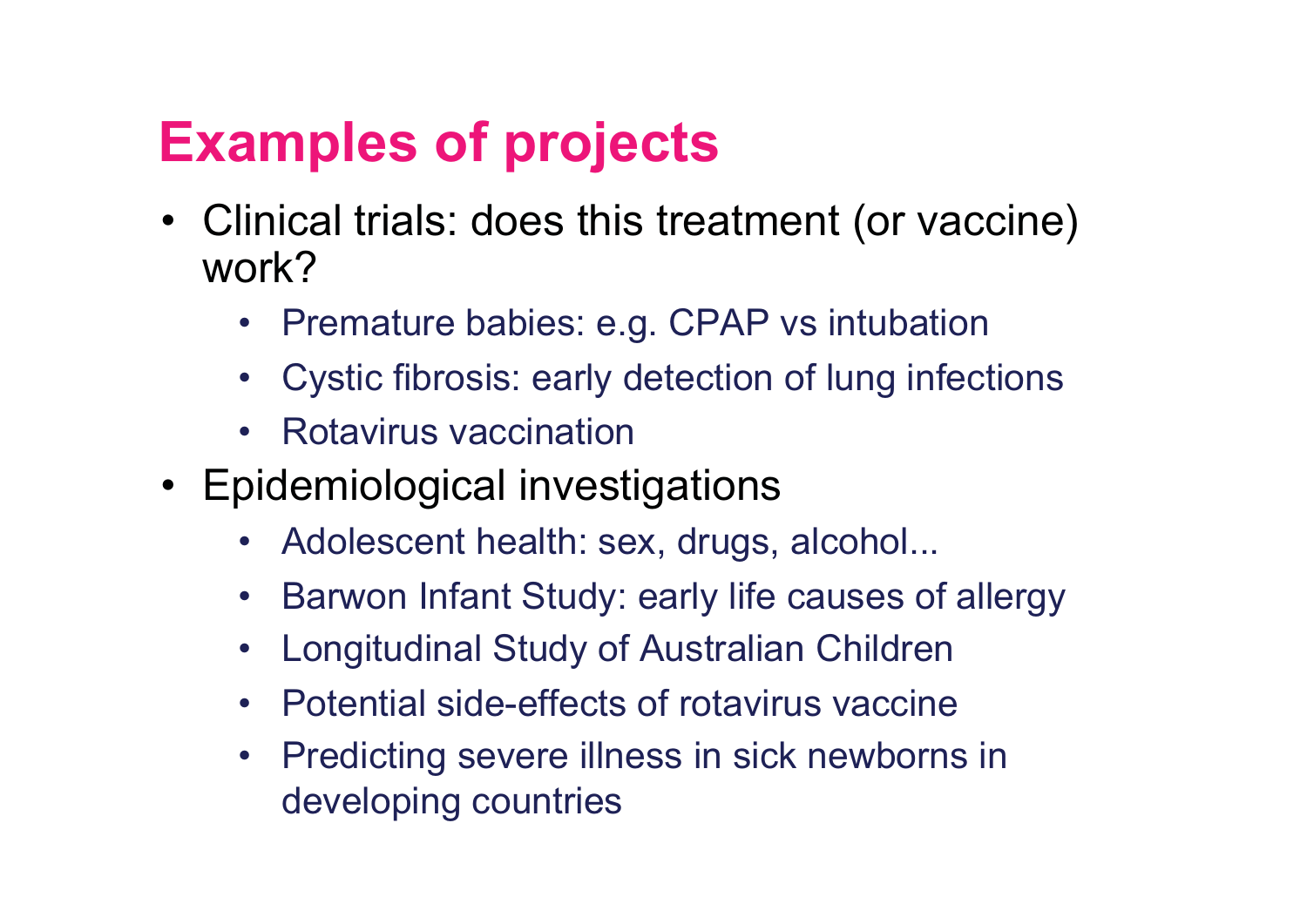### **COIN: a randomised trial of CPAP or intubation at birth**



The NEW ENGLAND JOURNAL of MEDICINE

#### ORIGINAL ARTICLE

#### Nasal CPAP or Intubation at Birth for Very Preterm Infants

Colin J. Morley, M.D., Peter G. Davis, M.D., Lex W. Doyle, M.D., Luc P. Brion, M.D., Jean-Michel Hascoet, M.D., and John B. Carlin, Ph.D., for the COIN Trial Investigators\*

- Very prem babies have poorly developed lungs, need extra oxygen
- How to deliver: a tube to the lungs, or "CPAP"
- Trial (experiment) with 600 babies <28 weeks' gestation
- • Results? Not clearcut! Require careful statistical analysis...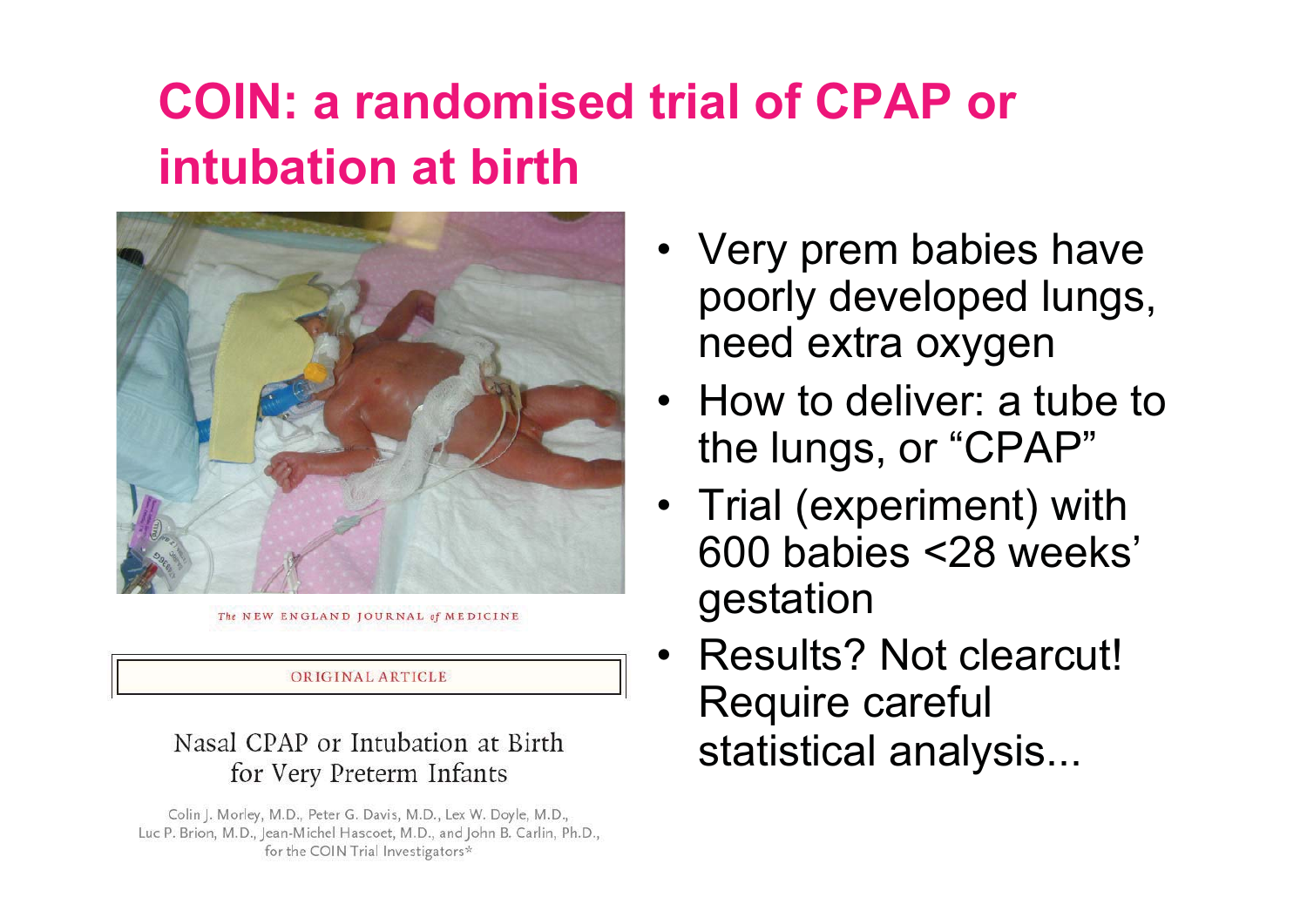### **What we contribute to?**



Sterne & Davey Smith, BMJ 2001.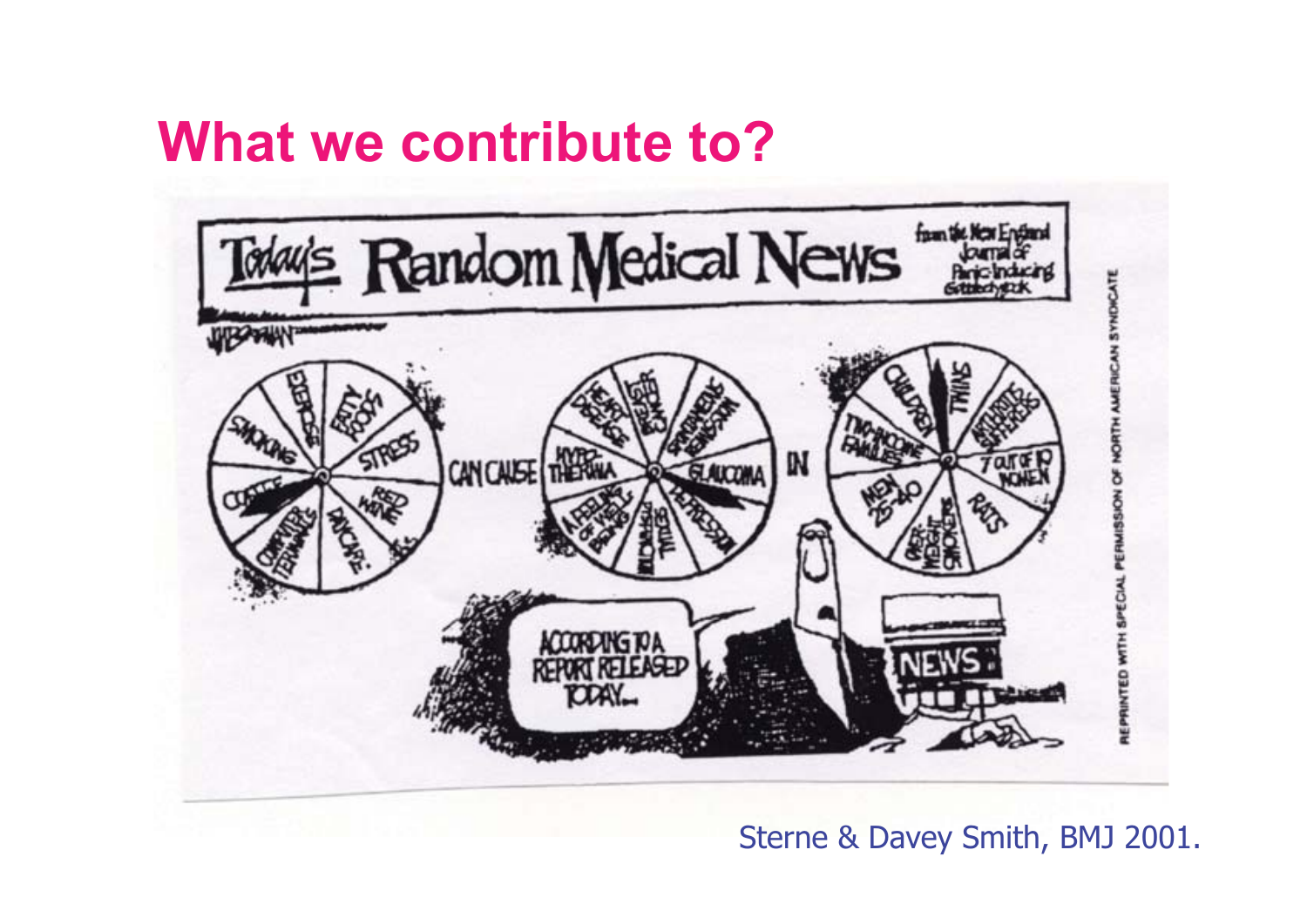### **Summary**

- My career: biostatistics & epidemiology = the numbers of health and disease
- Attractions:
	- Variety of topics and challenges: *never bored!*
	- •Helping to solve problems of real-world importance
	- *Earn a big salary*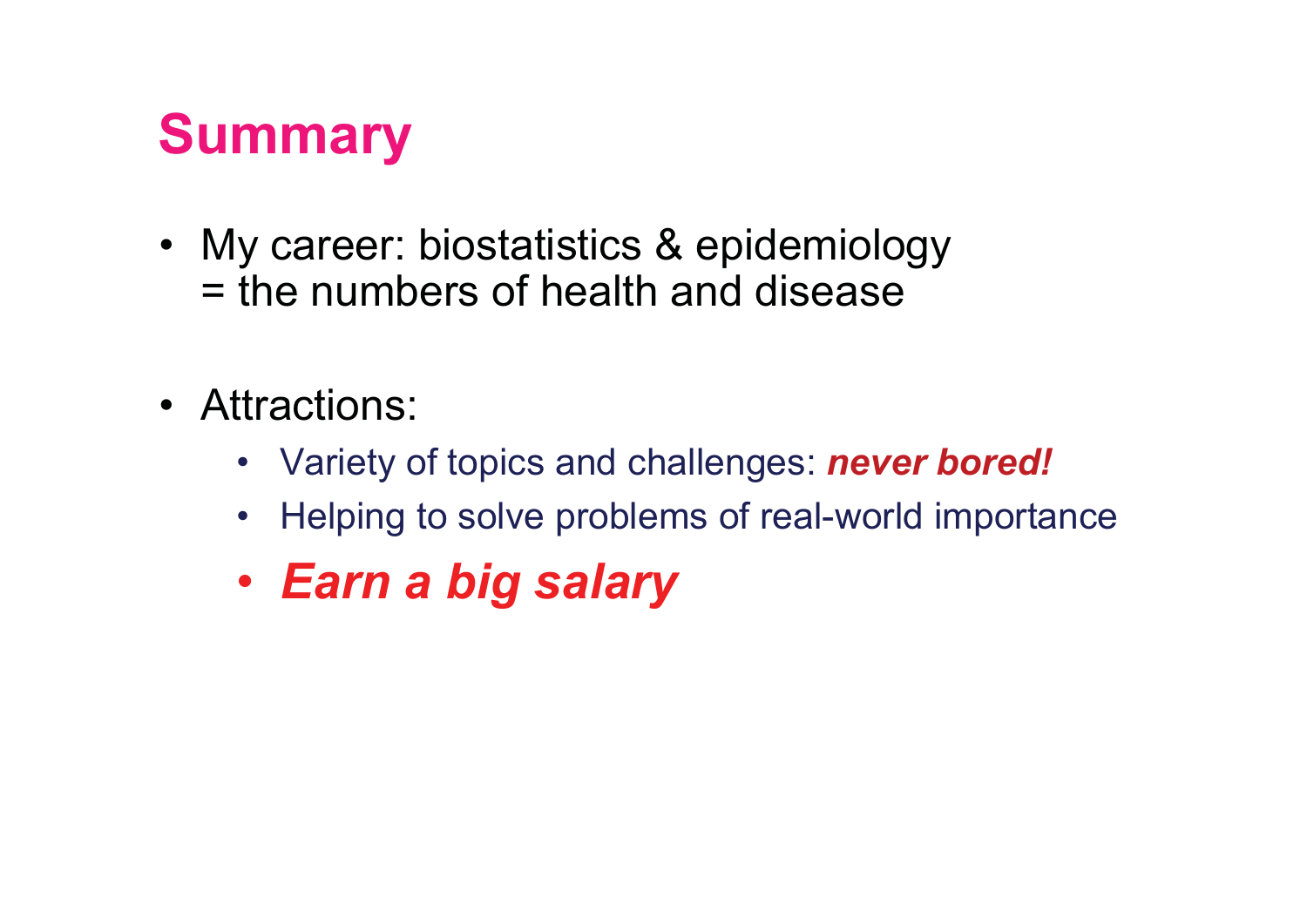### **And if you don't believe me...**

• How about the Chief Economist of Google Corporation:

"I keep saying the sexy job in the next ten years will be statisticians. People think I'm joking, but who would've guessed that computer engineers would've been the sexy job of the 1990s?"

(Hal Varian, The McKinsey Quarterly, January 2009)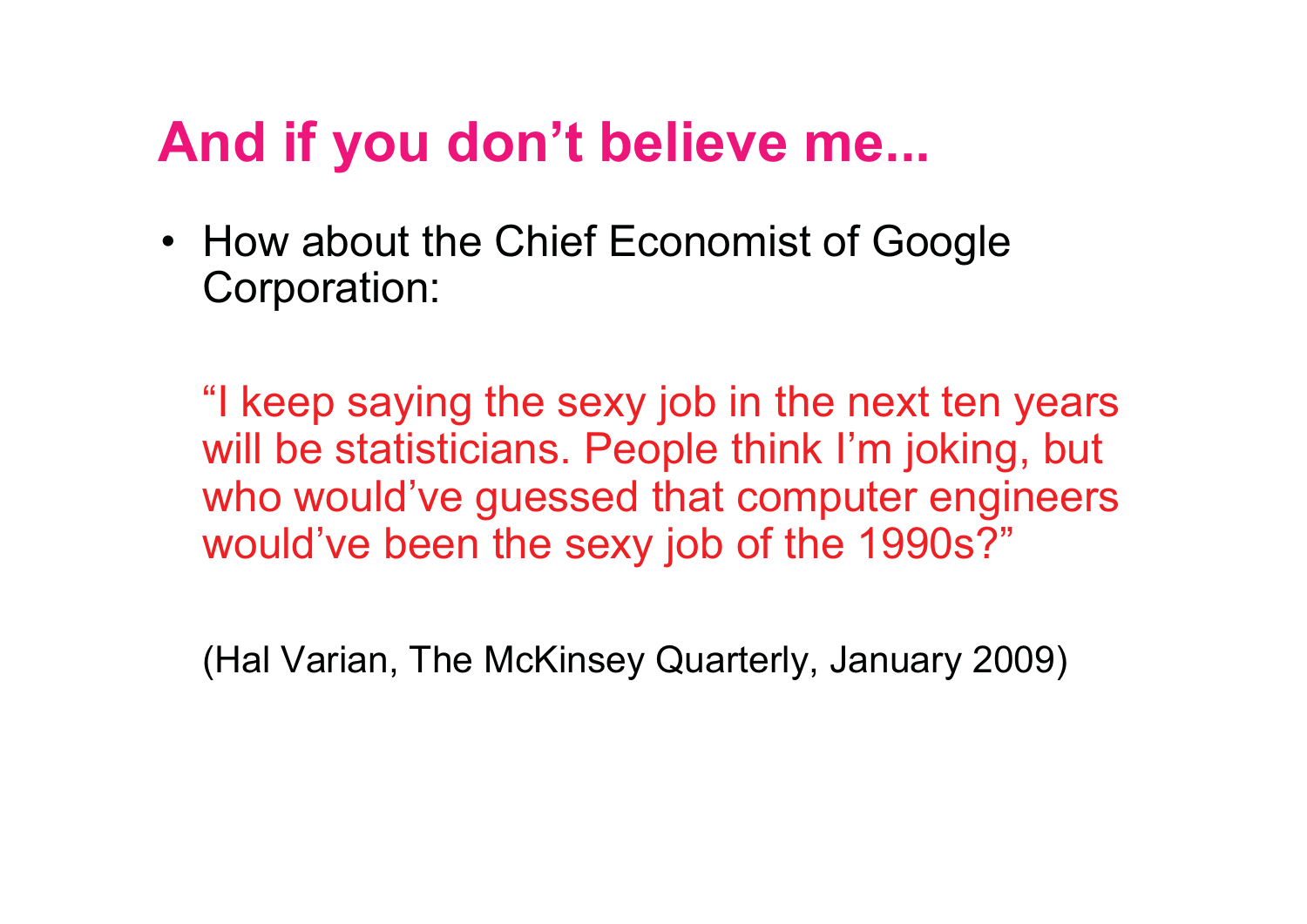### **Future prospects**

- "Big Data"
	- A buzzword in many areas of science and even in the business world (see next slide)
	- Technology outstripping analytic capacity
- In biomedical research, this growing area (Big biological Data) is known as bioinformatics:
	- The science of analysing high-density biological data, e.g. genomic sequences